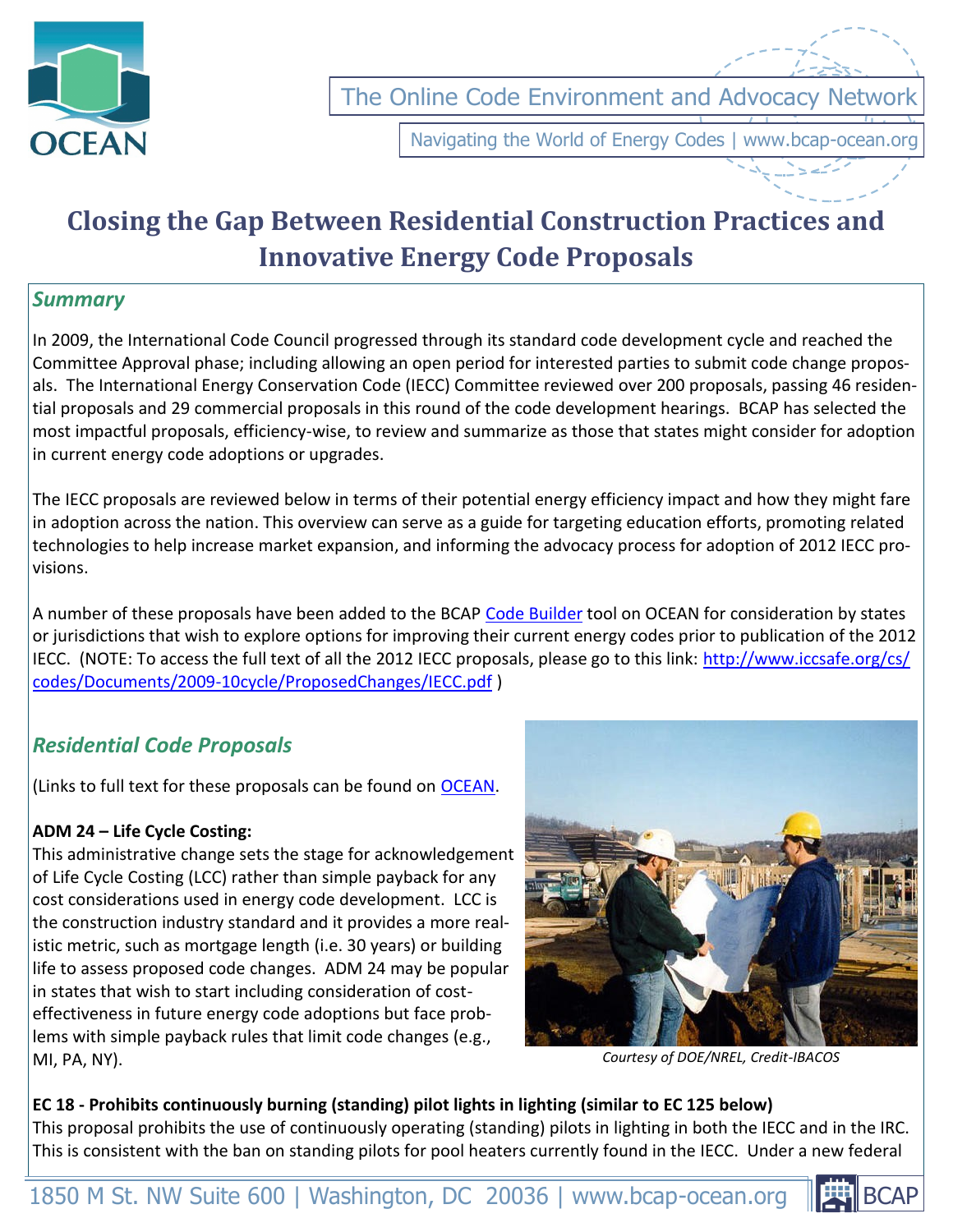

rulemaking, gas cooking equipment will also not be allowed to have continuously burning pilot lights.

This proposal will achieve significant energy savings. Typical gas lighting uses 18 therms per month, most of that due to the pilot light (about 2,500 Btu/hr for many systems). At a national average cost of \$1.20 per therm, the cost to a typical consumer is \$21.60 per month, or \$259.20 per year. With advanced controls (electronic spark ignition, for example), the standby energy losses are eliminated, and the consumer saves at least \$200 annually (assuming lights are turned off 80% of the time; if the lights operate for 50% of the time, the savings are \$129.60 per year). Note: this data is from the full proposal text, which can be consulted for greater detail or clarification.

This proposal will slightly increase the cost of construction and, as a result, will likely meet appliance industry resistance nationwide. Standing pilots in lighting and appliances waste energy and are potentially dangerous sources of carbon monoxide when used in appliances and heating equipment in homes. This proposal could be modified to cover all gas-burning appliances. This requirement applies across climate zones and BCAP does not anticipate objections at the state level.

## **EC 125 - prohibits continuously burning (standing) pilot lights in fireplace systems (similar to EC 18)**

Like EC 18, this proposal can achieve significant energy savings by eliminating standby energy losses and save the average consumer approximately \$96/year. According to the Hearth, Patio, and Barbecue Association, between 1.0 and 2.1 million gas fireplace systems are shipped to North America every year. For a fireplace with a pilot light using 1,000 Btu/hr that is in stand-by mode for 8,000 hours per year (a fireplace is generally used 5 hours per day for 150 days of the year), the pilot light uses 8 million Btu's or 80 therms. At a national average cost of \$1.20 per therm, the cost of a standing pilot light is approximately \$96/year for a typical consumer. This requirement applies across climate zones and BCAP does not anticipate objections at the state level.

## **EC 20 – High efficiency lighting becomes a "mandatory" requirement.**



This proposal is a placeholder to add a mandatory requirement that can be approved for the IECC in this cycle as well as moving requirements for high-efficacy lighting into the mandatory provisions of future codes. High-efficacy lighting requirements for all lighting are perhaps the most cost-effective improvement in the IECC proposals and should be adopted for all new permanently wired fixtures nationwide. This requirement has not proven to be a difficult measure to adopt due to its costeffectiveness and the high market availability of qualifying fixtures.

**EC 22 – Builder or Designer completes compliance certificate.** This is a simple requirement that clarifies and assigns responsibility for completing a code compliance certificate to either the builder or design professional. This requirement is likely to re-

*Courtesy of DOE/NREL, Credit-FSEC/IBACOS*

sult in improved compliance verification, as the responsibility for providing the final compliance information is made clear to all parties rather than being left to interpretation. This proposal is a placeholder, intended to be added into the mandatory requirements that will be approved in the IECC at the Final Action Hearings. This requirement applies across climate zones and BCAP does not anticipate objections at the state level.

## **EC 39 - Improves fenestration U-factor to 0.32 in climate zones 5-8**.

U-.31 glazing now dominates the U.S. market, so upgrading window performance from the U-.35 requirement now in place in the North to U-.32 is achievable. Lowering the U-factor to 0.32 in these cold climates would guarantee

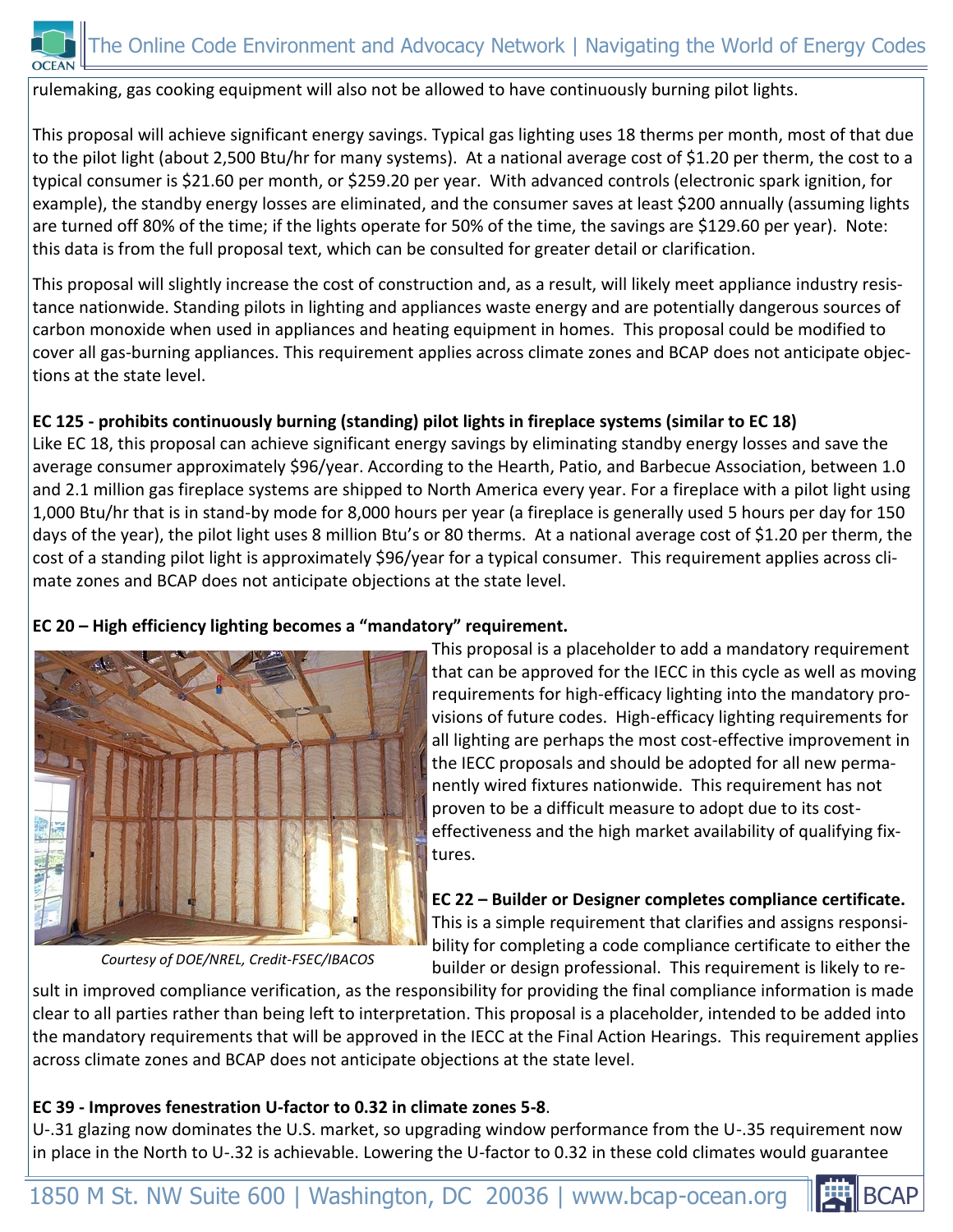

significant energy savings year-round in every home. Cost analysis indicates that the additional per window cost would be low (in the neighborhood of \$10 additional cost for a 3'x5' window).

## **EC 47 - Increases wall R-values in climate zones 3-4**

This proposal would increase R-values to R-13+5 or R-20 in wood frame walls (steel-frame assembly equivalent) and increase mass wall R-value to R-8/13 in climate zones 3-4 (R-8 applies to continuous insulation, usually exterior sheathing, and R-13 applies to cavities in wood framing). This would improve the thermal envelope efficiency through improved insulation in walls. Unlike many building components, wall insulation can last for the life of the building, delivering consistent energy savings far longer than many other energy savings measures. This proposal will be a tough sell and very difficult to promote in most Southern states. Builders have been using 2x4 framing for a long time; they'd have to change practices and start installing exterior sheathing or 2x6 framing. There will be considerable resistance to this proposal as either a stand-alone provision or as part of the **omnibus proposal, EC-13.**

#### **EC 48 - Increases wall R-value in climate zones 6-8**

This proposal, either as a stand-alone or as part of the Omnibus proposal EC-13 raises wood frame wall R-values to R -20+5 or 13+10, establishes a steel-frame assembly equivalent, and increases mass wall R-value in R-15/20 in zones 6-8. This proposal considerably improves the thermal envelope efficiency in climate zones 6, 7 and 8 through improved insulation in walls. Unlike many building components, wall insulation can last for the life of the building, delivering consistent energy savings far longer than many other energy savings measures. In addition, it is extremely difficult and costly to add additional wall insulation after the home is constructed. The failure to adequately insulate the walls imposes needlessly higher energy costs on homeowners for decades to come. On the other hand, this proposal would require builders to install exterior sheathing; a requirement which is likely to meet with resistance.

#### **EC 50 - Increases basement and crawl space wall insulation in climate zone 5-8**

This proposal would increase foundation wall insulation in climate zone 5 to 15/19 and in zones 5-8 would increase the crawlspace wall R-value to 15/19.This requirement is very doable in climate zones 5-8 and has considerable energy efficiency impact. Many opponents challenge the cost effectiveness of these requirements. Demonstrating the efficiency impacts and clearly delineating the costs and benefits will be crucial in order to get these improvements adopted in the impacted climate zones. Developing state-by-state analyses will be especially valuable. If adopted, this provision will require implementation support through training on the practical approaches for meeting these levels, especially with regards to crawlspaces.

## **EC 63 - Requires installation of wind wash baffle for air permeable insulation in vented attics.**

Wind wash baffles prevent the wind from blowing through air permeable insulation at the soffit vent areas. This is a time consuming but relatively inexpensive practice that pays huge dividends in energy efficiency and lowering thermal degradation caused by wind-washing. Wind-washing is the primary cause of ice-damming in many parts of the

country and a major source of insurance losses in housing. While this requirement is fairly simple, it may face opposition due to the time it takes to do the installation and the resulting costs it imposes on builders. Greater research, outreach and training on the advantages of installing baffles, including quantifying the energy savings and insurance loss prevention potential, needs to accompany efforts to support adoption.

## **EC 68 - Enhances insulation requirements and fenestration U-factors for (thermally isolated) sunrooms**

This proposal vastly improves the requirements for and exceptions to sunroom requirements. Currently, sunroom additions are allowed to have far worse window fenestration U-values and insulation levels. This proposal editorially clarifies that the lower requirements apply only to thermally-isolated sunrooms and that all other sunrooms must comply with all of the requirements of the energy code. The exception requirements are also tightened.

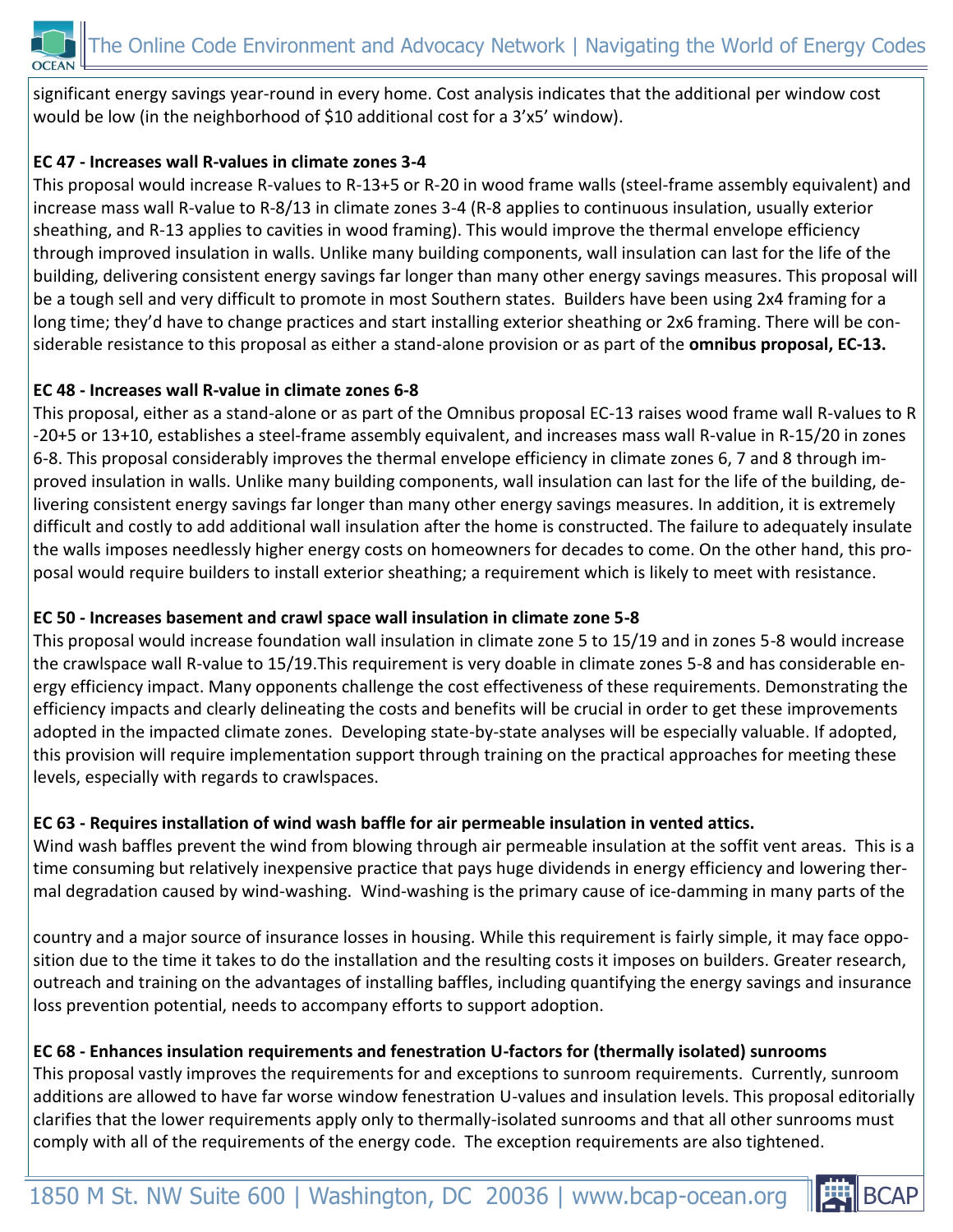

This proposal is likely to face considerable opposition from the sunroom industry, which enjoys the loose allowances of the current interpretation. Consumer and builder awareness campaigns may be needed to offset this opposition, which will likely occur nationwide. Further, education/outreach should be conducted on the benefits of constructing passive solar homes and additions wherever possible. Passive solar can provide a source of heat in the winter and significantly lower cooling costs in the summer.

## **EC 79: Requires testing for air leakage**

This proposal requires whole-house infiltration testing, and provides additional details to be included in the air barrier and insulation installation checklist. The air leakage limit is set at 7 air changes per hour (ACH) in climate zones 1 and 2, and 5 ACH for climate zones 3-8. The provision would allow code officials to require testing and a written report by a third party and would also allow sampling in groups of 7 or more buildings of similar design. Finally, the proposal states that ventilation must meet the requirements of IRC Section M1507 mechanical ventilation requirements.

These code changes would substantially improve the energy performance of residential buildings by reducing air infiltration and ensuring that performance is achieved through mandatory testing. This proposal, as part of the Omnibus Proposal EC13 or as a stand-alone, will be hotly contested both nationally and in states. Assuring that there are sufficient professionals available to provide cost-effective testing will be key to the success of adopting this provision at any level. Encouraging jurisdictional or state adoption prior to 2012 will greatly enhance the potential for this proposal to be successful.

## **EC 86 - Clarifies that the thermal envelope must contain a continuous air barrier.**

An editorial change, this proposal would delete language prohibiting the use of the "airtight drywall approach" (a common detail for providing air sealing) and add language stating, "Exterior thermal envelope contains a continuous air barrier," to clarify that the building envelope must include a continuous air barrier.

## **EC 92: Requires recessed luminaires to be labeled as having air leakage rate no more than 2.0 cfm.**

This requirement finally requires tested performance level and labeling for this much-desired lighting detail that is one of the greatest causes of building air leakage in homes. Recessed luminaires installed in the building thermal envelope must be sealed to limit air leakage between conditioned and unconditioned spaces.

This proposal is likely to be resisted by the lighting industry and builders alike as recessed lighting is a popular consumer product and this will probably increase the cost of products initially. Research to uncover the costs and savings of this proposal would be valuable.

## **EC 97 - Eliminates fenestration U-factor and SHGC caps.**

This proposal eliminates the fenestration U-factor and SHGC caps that establish performance minimums for vertical fenestration and skylights; these must be met when using tradeoffs under the UA alternative (Section 402.1.4) or under the performance compliance path (Section 405).

This proposal, if passed, could negatively impact occupant comfort, fenestration resistance to moisture condensation, and may also increase peak cooling load. Builders in states that fully utilize a performance compliance approach are likely to support the proposal while energy efficiency advocates and some industries are likely to oppose it.

## **EC 99 – Efficiency levels for mechanical ventilation systems.**

This proposal provides energy efficiency levels for exhaust fans and central fans/blowers as part of whole-house mechanical ventilation systems. Studies of ventilation, distribution, and conditioning energy show that energy consumption for whole-house mechanical ventilation systems can be 630 kWh to 4500 kWh more than for a base case